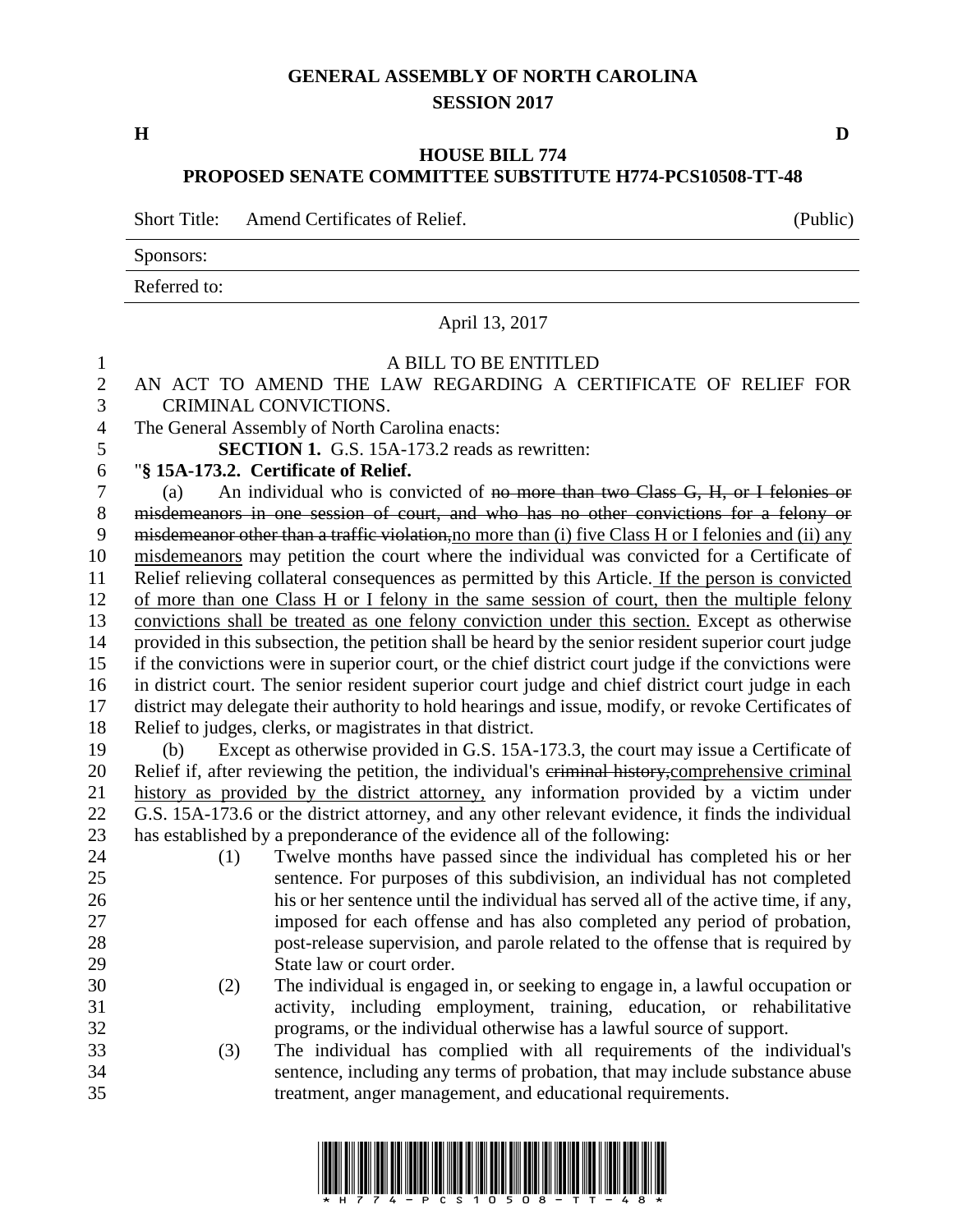|                           | <b>General Assembly Of North Carolina</b>                                                               | <b>Session 2017</b> |
|---------------------------|---------------------------------------------------------------------------------------------------------|---------------------|
| (4)                       | The individual is not in violation of the terms of any criminal sentence, or that                       |                     |
|                           | any failure to comply is justified, excused, involuntary, or insubstantial.                             |                     |
| (5)                       | A criminal charge is not pending against the individual.                                                |                     |
| (6)                       | Granting the petition would not pose an unreasonable risk to the safety or                              |                     |
|                           | welfare of the public or any individual.                                                                |                     |
| (c)                       | The Certificate of Relief shall specify any restriction imposed and collateral sanction                 |                     |
|                           | or disqualification from which relief has not been granted under G.S. 15A-173.4(a).                     |                     |
| (d)                       | AUnless modified or revoked, a Certificate of Relief relieves all collateral sanctions,                 |                     |
|                           | except those listed in G.S. 15A-173.3, those sanctions imposed by the North Carolina                    |                     |
|                           | Constitution or federal law, and any others specifically excluded in the certificate. A Certificate     |                     |
|                           | of Relief does not automatically relieve a disqualification; however, an administrative agency,         |                     |
|                           | governmental official, or court in a civil proceeding may consider a Certificate of Relief              |                     |
|                           | favorably in determining whether a conviction should result in disqualification.                        |                     |
| (e)                       | A Certificate of Relief issued under this Article does not result in the expunction of                  |                     |
|                           | any criminal history record information, nor does it constitute a pardon.                               |                     |
| (f)                       | A Certificate of Relief may be is automatically revoked pursuant to                                     |                     |
|                           | G.S. 15A-173.4(b) if the individual is subsequently convicted of a felony or misdemeanor other          |                     |
|                           | than a traffic violation or is found to have made any material misrepresentation in his or her          |                     |
|                           | petition violation. The Administrative Office of the Courts shall provide the following                 |                     |
|                           | declaration on the forms that record criminal judgments: "Any Certificate of Relief is                  |                     |
|                           | automatically revoked for a subsequent conviction of a felony or misdemeanor other than a traffic       |                     |
| violation in this State." |                                                                                                         |                     |
| (g)                       | The denial of a petition for a Certificate of Relief shall state the reasons for the denial,            |                     |
|                           | and the petitioner may file a subsequent petition 12 months from the denial and shall demonstrate       |                     |
|                           | that the petitioner has remedied the defects in the previous petition and has complied with any         |                     |
|                           | conditions for reapplication set by the court pursuant to G.S. $15A-173.4(a)$ in order to have the      |                     |
| petition granted.         |                                                                                                         |                     |
| (h)                       | A petitioner who files a petition under this section shall pay a one-time fee of fifty                  |                     |
|                           | dollars (\$50.00) to the clerk of superior court at the time of filing. Fees collected under this       |                     |
|                           | subsection shall be deposited in the General Fund. This subsection shall not apply to a petition        |                     |
|                           | filed by an indigent. The fee shall be waived by the clerk of superior court on a showing by the        |                     |
|                           | petitioner that the one-time fee was previously paid, even if in another county.                        |                     |
| (i)                       | Any person who is granted a Certificate of Relief under this Article shall notify any                   |                     |
|                           | employer, landlord, or other party who has relied on the Certificate of Relief of any conviction,       |                     |
|                           | modification, or revocation, subsequent to the Certificate of Relief within 10 days of the              |                     |
|                           | conviction, modification, or revocation."                                                               |                     |
|                           | SECTION 2. G.S. 15A-173.4 reads as rewritten:                                                           |                     |
|                           | "§ 15A-173.4. Issuance, modification, and revocation of Certificate of Relief, Relief, by the           |                     |
| court.                    | When a petition is filed under G.S. 15A-173.2, including a petition for enlargement                     |                     |
| (a)                       | of an existing Certificate of Relief, the court shall notify the district attorney at least three weeks |                     |
|                           | before the hearing on the matter. The court may issue a Certificate of Relief subject to restriction,   |                     |
|                           | condition, or additional requirement. When issuing, denying, modifying, or revoking a                   |                     |
|                           | Certificate of Relief, the court may impose conditions for reapplication.                               |                     |
| (b)                       | The court may modify or shall revoke a Certificate of Relief it issued if it finds just                 |                     |
|                           | eause finds by a preponderance of the evidence. Just cause includes evidence that the individual        |                     |
|                           | has a subsequent conviction of a felony or misdemeanor other than a traffic violation in this State,    |                     |
|                           | or offor an offense in another jurisdiction that is deemed a felony or misdemeanor other than a         |                     |
|                           | traffic violation in this State, or State. The court may modify or revoke a Certificate of Relief it    |                     |
|                           | issued if it finds by a preponderance of the evidence that the petitioner made a material               |                     |
|                           | misrepresentation by the petitioner in the petition for Certificate of Relief. A motion for             |                     |